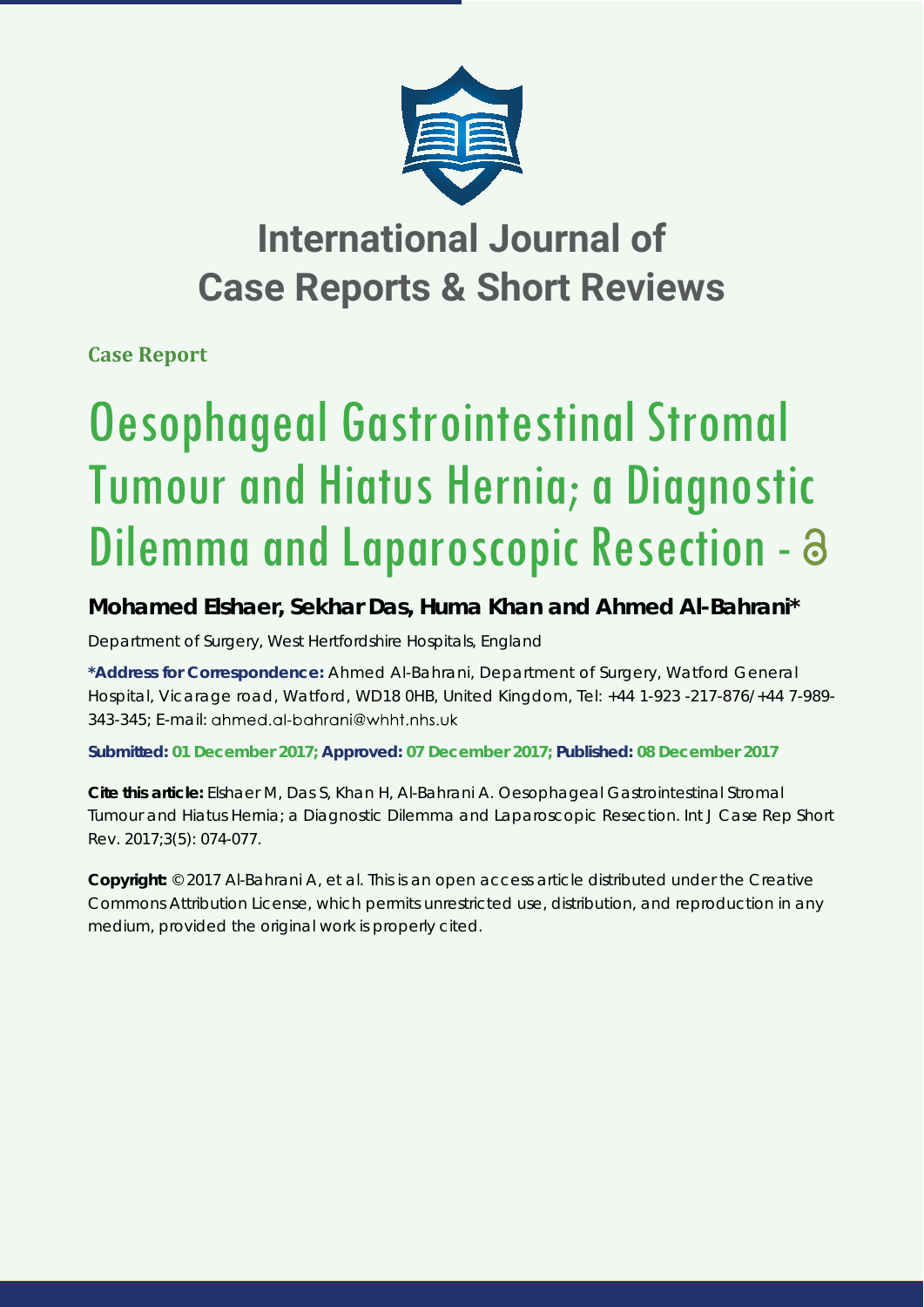#### **ABSTRACT**

Background: Oesophageal Gastro Intestinal Stromal Tumours (GISTs) are rare tumours that present with non-specific symptoms and therefore represent a diagnostic challenge. In this report, we present a case of oesophageal GIST associated with Hiatus Hernia (HH) that presented with reflux symptoms.

Case report: A 48 years old female patient presented with reflux symptoms. The diagnostic uncertainty arose when a suspicious lesion was found on Computed Tomography (CT) and Positron Emission Tomography (PET)/CT. Endoscopically, this lesion was not visible and hence preoperative histological confirmation was not feasible. The surgical findings during laparoscopy were of a GIST at the gastro oesophageal junction and was associated with a traction diverticulum. This lesion was removed successfully with enucleation of the tumour and formation of anterior Dor fundoplication.

**Conclusion:** The presence of a GIST in association with a symptomatic HH may lead to a diagnostic dilemma and therefore it can be a surgical challenge. Careful investigations and laparoscopic management is feasible in the experienced hands.

**Keywords:** GIST; Hiatus Hernia; Diverticulum; Enucleation

#### **INTRODUCTION**

Gastrointestinal Stromal Tumours (GISTs) are the most common mesenchymal tumour of the gastrointestinal tract with an annual incidence of 7 to 20 per million [1]. GISTs arise from the interstitial cells of Canal in the stomach and small bowel and they express the protein c-KIT (CD117) in their cells [2]. However, they are rare findings in the oesophagus with an incidence of  $< 1\%$  [1].

Oesophageal GISTs may present as intraluminal masses but others may be intramural or exophytic. GISTs present with nonspecific symptoms such as haematemesis, melaena, abdominal pain, palpable mass, anorexia, early satiety, dysphagia, weight loss, and occasionally obstructive symptoms. They are also found incidentally on endoscopy, imaging or during surgery. GISTs may metastasize to liver and peritoneum and rarely to lymph nodes. Tumour size, mitotic activity, site, and the presence of c-KIT mutations are important prognostic factors for mestastases or recurrence [3]. Higher mitotic rates and size greater than 5 cm are predictive of aggressive character.

The association of GISTs with Hiatus Hernia (HH) has not been described in the literature and constitutes a diagnostic challenge. The aim of this case report is to present the first case of GIST associated with para oesophageal HH and to evaluate the outcome of laparoscopic resection in this case.

#### **CASE REPORT**

A 48 years old female patient presented with epigastric pain, worse on swallowing or straining and progressively increasing in intensity over the last month. She was able to tolerate semi liquid diet but struggled with solids, especially hard fruits and vegetables. She also had symptoms of heartburn and burping and used six pillows at night to get relief and avoided meals near bedtime. She also experienced shortness of breath after regular exercise and a non- productive cough. There was no history of weight loss. She had previously been investigated for dysphagia when a Barium swallow had confirmed a HH. She did not have any significant co-morbidities. Her medications included omeprazole, co-dydramol and amitriptyline. She was a nonsmoker and only drank alcohol socially.

On examination, her Body Mass Index (BMI) was 27. Examination of the abdomen was normal apart from a scar from previous Caesarean section.

She initially had a Chest X-Ray, which showed a 5 cm, round and well-defined shadow behind the heart suspected to be of HH. This was followed by an enhanced Computed Tomography (CT) Thorax (Figure 1) that showed the CXR abnormality corresponded to a possible 6 cm sequestered lung segment. After discussion in the respiratory Multidisciplinary Team (MDT) meeting she was investigated further with a bronchoscopy. However, the bronchoscopy was normal and bronchial washings did not show any malignant cells. A positron emission tomography computed tomography (PET/ CT) was then performed and showed a 6.5 cm thick-walled air filled mass in the lower lobe of the left lung with intense peripheral Fluoro Deoxy Glucose (FDG) uptake suspicious of a malignancy. A barium swallow showed the lesion seen on CT to be continuous with the lumen of the oesophagus (Figure 2). Following this, a large HH at 25 cm was visualised on an Oesophago Gastroduo Denoscopy (OGD) examination.



**Figure 1:** CT chest showing a large hiatus hernia and the tumour



**Figure 2:** Barium swallow showing the hiatus hernia.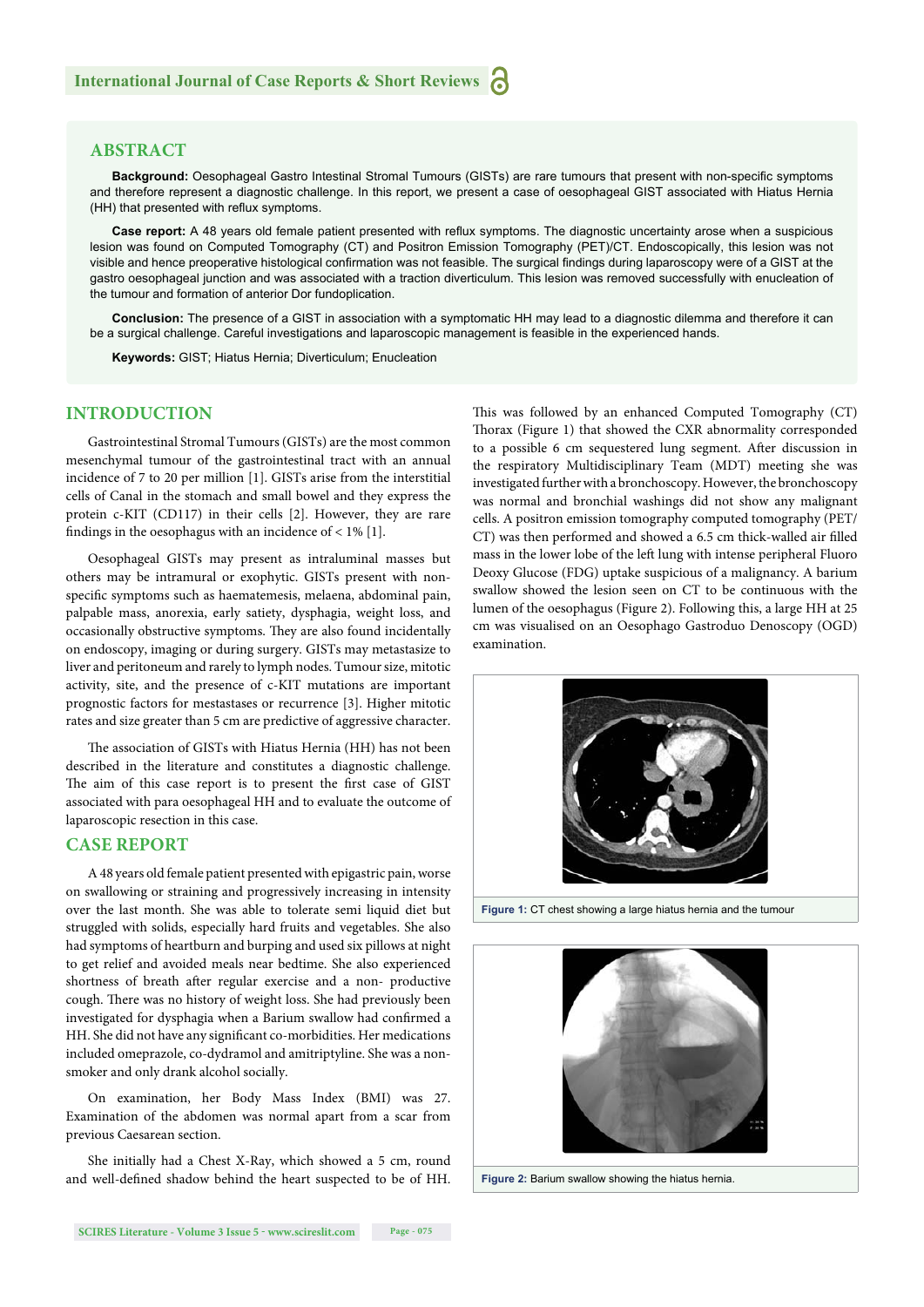#### **International Journal of Case Reports & Short Reviews**

In light of the PET/CT scan findings, she was referred to the Upper GI MDT. In the MDT discussion, the lesion was suspected of inflammation or cancer of herniated stomach and patient was planned for a laparoscopic repair and/or resection.

An intraoperative OGD was performed (Figure 3) and showed a small para oesophageal hernia with normal mucosa of oesophagus, stomach and duodenum. During laparoscopy, the hernia was reduced and a para oesophageal extraluminal 4cm multilobulated tumour was visualised in the left posterior mediastinum (Figure 4). After mobilisation of the greater curvature of stomach and lower 1/3 of oesophagus, the tumour was delivered into the abdominal cavity (Figure 5). The tumour was enucleated from the muscular wall without breaching the mucosa and an air leak test did not show any leak. After removing the tumour, a diverticulum of oesophageal mucosa remained (traction diverticulum caused by the tumour) just above the Gastro-Oesophageal Junction (GOJ). It was decided to leave it to regress with time. The diaphragmatic crura were closed with a mattress suture and an anterior Dor fundoplication was performed (Figure 6). The tumour was retrieved using Espiner bag (Espiner medical LTD).

A contrast swallow performed on the fourth day postoperatively did not reveal any leak. She was tolerating soft diet and was discharged successfully on the 7<sup>th</sup> day postoperatively.





**Figure 4:** Intraoperative laparoscopic appearance of the HH and the oesophageal GIST.





**Figure 6:** Final picture after enucleation of the GIST and formation of Dor fundoplication

The histological analysis showed firm greyish white tumour of 85X40mm size. The tumour composed of small spindle shaped smooth muscle type cells, smooth muscle actin (+ve), desmin focal (+ve), DOG-1 focal (+ve), CD34 focal (+ve), CD117 focal (+ve), cytokeratin (-ve), S-100 (-ve), Ki67 proliferation fraction < 1%, mitotic rate < 5/50 HPF. Appearances are those of a GIST with a low risk of progression.

#### **DISCUSSION**

The initial investigation findings in our case posed a dilemma. The cause of the patient's symptoms was thought to be the HH. However the positive uptake on PET/CT raised the possibility of a tumour rather than a HH only. It was not clear whether we were dealing with a completely benign condition i.e. an incarcerated and inflamed HH or a tumour. To formulate a management plan, we had to consider the possibility of discovering an infiltrating tumour while embarking on a minimally invasive surgery and the prospect of subjecting the patient to a laparotomy or thoracotomy if a malignancy was found. The patient being a lady in her forties, the options had to be weighed carefully. She was offered a laparoscopic procedure with plan to proceed to an open resection of the lower oesophagus and stomach if indicated. The HH was in close relation to the lesion and appeared to be caused by the traction effect of the GIST superiorly, into the thoracic cavity. Tucker et al. described a traction diverticulum of the mid oesophagus resulting from fibrous scarring associated with inflammatory processes in the mediastinum secondary to Tuberculosis (TB) or histoplasmosis [4]. The association of gastric GIST and HH was described by Miyauchi et al [5]. However the association of lower oesophagus GIST and HH has never been described in the literature.

Symptoms from Gastro Oesophageal Reflux Disease (GORD) can mask symptoms from a tumour in the GOJ. Moreover, signs such as weight loss and anaemia can even occur as a result of GORD. Evaluation of GOJ on a contrast swallow or CT scan can be difficult especially with the distortion of anatomy from the hernia and ulceration or inflammation as a consequence of it. PET/CT should be considered in moderate to high risk patients. Endoscopic visualisation and biopsy of the relevant area can be technically difficult in HH. Endoscopic Ultrasound (EUS) can often give valuable information especially in the diagnosis of smaller GISTs. EUS guided needle biopsy is more likely to provide a histological diagnosis in submucosal GIST compared to endoscopic biopsy [6]. In this case, EUS was not requested as it would not have changed the management plan for this patient after discussion at the MDT and with the patient.